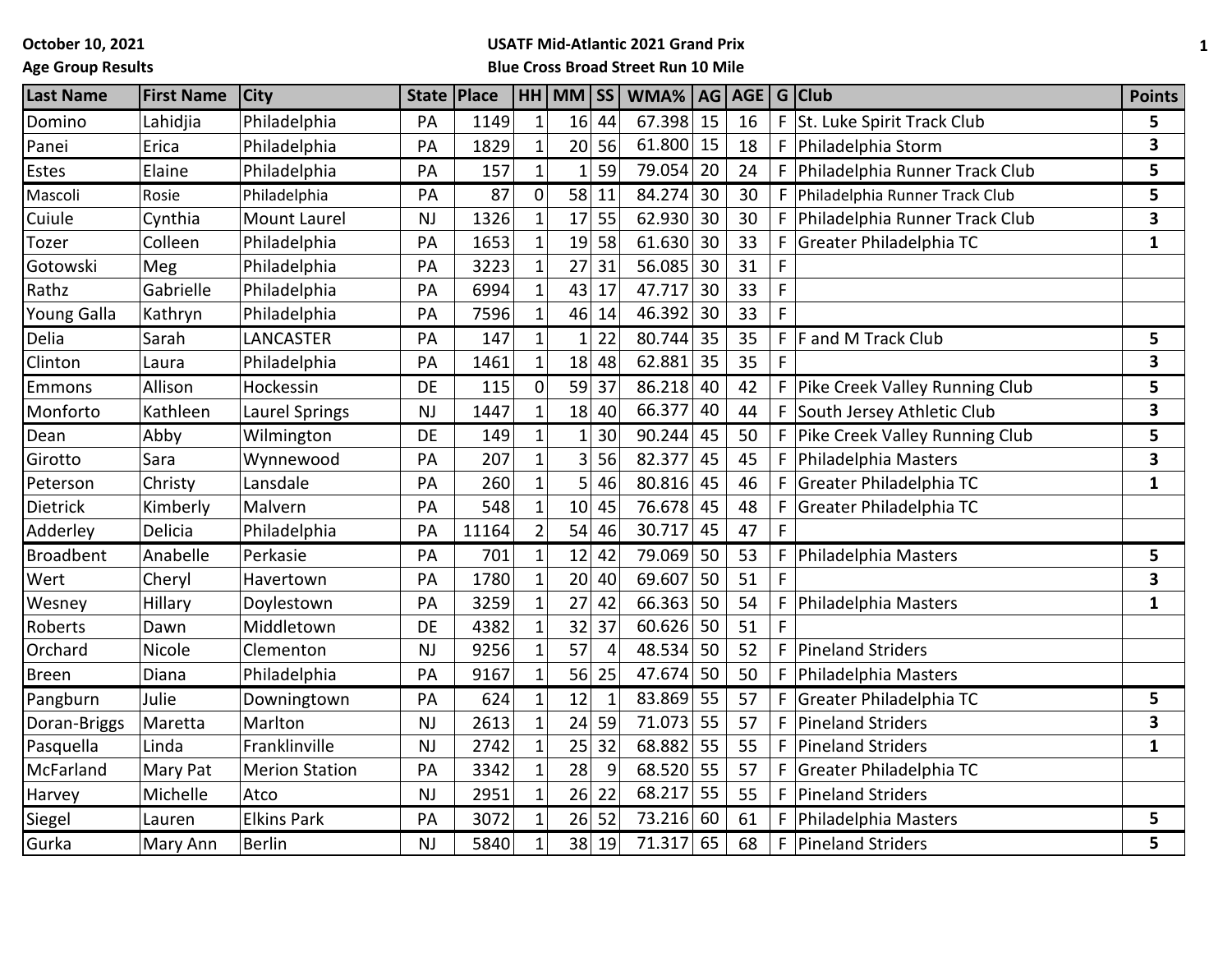**October 10, 2021 Age Group Results**

#### **USATF Mid-Atlantic 2021 Grand Prix Blue Cross Broad Street Run 10 Mile**

# Brynko Barbara Marlton NJ 8580 1 52 17 61.556 65 67 F Pineland Striders **3** Olmstead Betty Wilmington | DE 10919 2 28 8 52.745 75 F Pike Creek Valley Running Club **5** Folzer Sandra Philadelphia PA 6923 1 42 56 88.277 80 82 F Greater Philadelphia TC **5**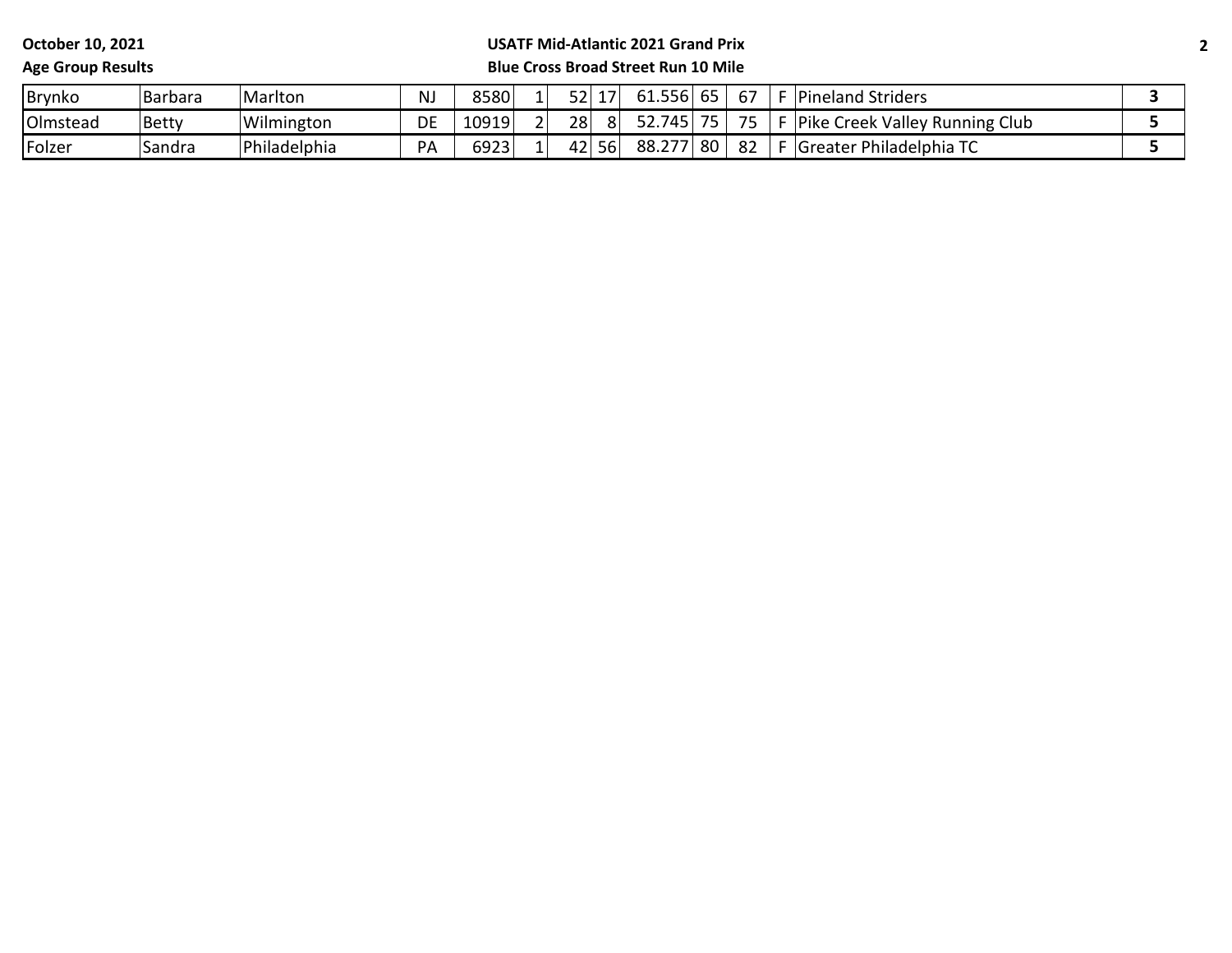**October 10, 2021**

## **Age Group Results**

#### **USATF Mid-Atlantic 2021 Grand Prix Blue Cross Broad Street Run 10 Mile**

| <b>Last Name</b> | <b>First Name</b> | <b>City</b>            | <b>State</b> | Place |                | $HH$ MM $\overline{SS}$ |    | WMA%   | AG |    |   | AGE   G   Club                        | <b>Points</b>           |
|------------------|-------------------|------------------------|--------------|-------|----------------|-------------------------|----|--------|----|----|---|---------------------------------------|-------------------------|
| Panei            | <b>Brian</b>      | Philadelphia           | PA           | 2752  | $\mathbf{1}$   | 25                      | 36 | 52.940 | 15 | 15 | M | Philadelphia Storm                    | 5                       |
| Morgan           | Gregory           | Philadelphia           | PA           | 20    | $\pmb{0}$      | 50                      | 9  | 87.238 | 20 | 24 |   | M Philadelphia Runner Track Club      | 5                       |
| Hermann          | Ethan             | Philadelphia           | PA           | 23    | $\overline{0}$ | 50                      | 27 | 86.720 | 20 | 21 |   | M Philadelphia Runner Track Club      | $\overline{\mathbf{3}}$ |
| Herzig           | Matthew           | Philadelphia           | PA           | 27    | $\overline{0}$ | 51                      | 12 | 85.449 | 25 | 26 |   | M Philadelphia Runner Track Club      | 5                       |
| Lizins           | Kristaps          | Philadelphia           | PA           | 43    | 0              | 53                      | 6  | 82.392 | 25 | 25 |   | M Philadelphia Runner Track Club      | 3                       |
| Amengual         | Cody              | Philadelphia           | PA           | 65    | $\mathbf 0$    | 56                      | 11 | 77.870 | 25 | 29 |   | M Philadelphia Runner Track Club      | $\mathbf{1}$            |
| Nykanen          | Zach              | Royersford             | PA           | 396   | $\mathbf{1}$   | 8 <sup>1</sup>          | 17 | 64.071 | 25 | 26 | M |                                       |                         |
| Rissell          | Ethan             | Philadelphia           | PA           | 47    | 0              | 53                      | 42 | 81.502 | 30 | 32 |   | M Philadelphia Runner Track Club      | 5                       |
| Matula           | Jeremy            | Lancaster              | PA           | 52    | $\overline{0}$ | 54                      | 28 | 80.630 | 30 | 34 |   | $M$ F and M Track Club                | $\overline{\mathbf{3}}$ |
| Harrington       | Lawrence          | Philadelphia           | PA           | 3369  | $\mathbf{1}$   | 28                      | 13 | 49.613 | 30 | 32 | M |                                       | $\mathbf{1}$            |
| Thomas           | Donald            | Chester                | PA           | 5386  | $\mathbf{1}$   | 36                      | 29 | 45.362 | 30 | 32 | M |                                       |                         |
| Swierzbinski     | Anthony           | Wilmington             | DE           | 70    | $\mathbf 0$    | 56                      | 25 | 78.080 | 35 | 35 |   | M Pike Creek Valley Running Club      | 5                       |
| Vasko            | Jack              | Wallingford            | PA           | 114   | 0              | 59                      | 37 | 75.342 | 35 | 39 | M |                                       | 3                       |
| <b>Miles</b>     | Leroy             | Philadelphia           | PA           | 2449  | $\mathbf{1}$   | 24                      | 18 | 52.946 | 35 | 38 | M |                                       | $\mathbf{1}$            |
| DiGennaro        | Mike              | Wilmington             | DE           | 53    | $\mathbf 0$    | 54                      | 36 | 84.829 | 40 | 43 |   | M Pike Creek Valley Running Club      | 5                       |
| MuQaribu         | Mudhillun         | <b>Clifton Heights</b> | PA           | 63    | $\overline{0}$ | 55                      | 58 | 82.073 | 40 | 42 |   | M Philadelphia Runner Track Club      | 3                       |
| Gagliardi        | John              | <b>West Chester</b>    | PA           | 62    | 0              | 55                      | 46 | 81.710 | 40 | 41 |   | M Greater Philadelphia TC             | 1                       |
| Polakoff         | Craig             | Philadelphia           | PA           | 10139 | $\overline{2}$ | 6                       | 58 | 36.177 | 40 | 42 |   | M Rosemont Running Club               |                         |
| Elliott          | Thomas            | Cinnaminson            | NJ           | 133   | $\mathbf{1}$   | 0                       | 27 | 79.873 | 45 | 48 |   | M Moorestown Distance Running Project | 5                       |
| Tamburello       | Anthony           | Glassboro              | <b>NJ</b>    | 1639  | $\overline{1}$ | 19                      | 52 | 59.432 | 45 | 46 |   | M South Jersey Athletic Club          | 3                       |
| Kimmel           | Michael           | Wayne                  | PA           | 2718  | $\mathbf 1$    | 25                      | 26 | 57.004 | 45 | 49 | M | Downingtown Running Club              | $\mathbf{1}$            |
| Waller           | Reginald          | Phoenixville           | PA           | 2571  | $\mathbf{1}$   | 24                      | 48 | 56.447 | 45 | 47 | M |                                       |                         |
| Zesinger         | Greg              | Huntingdon Valley      | PA           | 5448  | $\mathbf{1}$   | 36                      | 42 | 49.087 | 45 | 46 |   | M Bucks County Roadrunners            |                         |
| Montini          | Paul              | Huntingdon Valley      | PA           | 215   | $\mathbf{1}$   | 4                       | 8  | 78.612 | 50 | 53 |   | M Greater Philadelphia TC             | 5                       |
| Cutrona          | Matthew           | Wilmington             | DE           | 224   | $\mathbf{1}$   | 4                       | 25 | 76.895 | 50 | 51 |   | M Pike Creek Valley Running Club      | 3                       |
| Gervino          | Grady             | Philadelphia           | PA           | 896   | $\mathbf{1}$   | 14                      | 38 | 67.552 | 50 | 53 | M |                                       | $\mathbf{1}$            |
| Lombardi         | James             | Oreland                | PA           | 3535  | $\mathbf{1}$   | 28                      | 57 | 57.186 | 50 | 54 | M | Ambler Area Running Club              |                         |
| Lemos-Stein      | Gregg             | Philadelphia           | PA           | 6242  | $\mathbf{1}$   | 39                      | 54 | 50.467 | 50 | 53 | M |                                       |                         |
| Strimel          | Craig             | <b>Haddon Township</b> | <b>NJ</b>    | 7632  | $\mathbf{1}$   | 46                      | 27 | 46.532 | 50 | 51 |   | M Greater Philadelphia TC             |                         |
| Lockhead         | Sean              | Richboro               | PA           | 9038  | $\mathbf{1}$   | 55                      | 26 | 44.066 | 50 | 54 |   | M Philadelphia Masters                |                         |
| Hranilovich      | Stephen           | Phoenixville           | PA           | 436   | $\mathbf{1}$   | 8                       | 50 | 76.634 | 55 | 58 |   | M Philadelphia Masters                | 5                       |